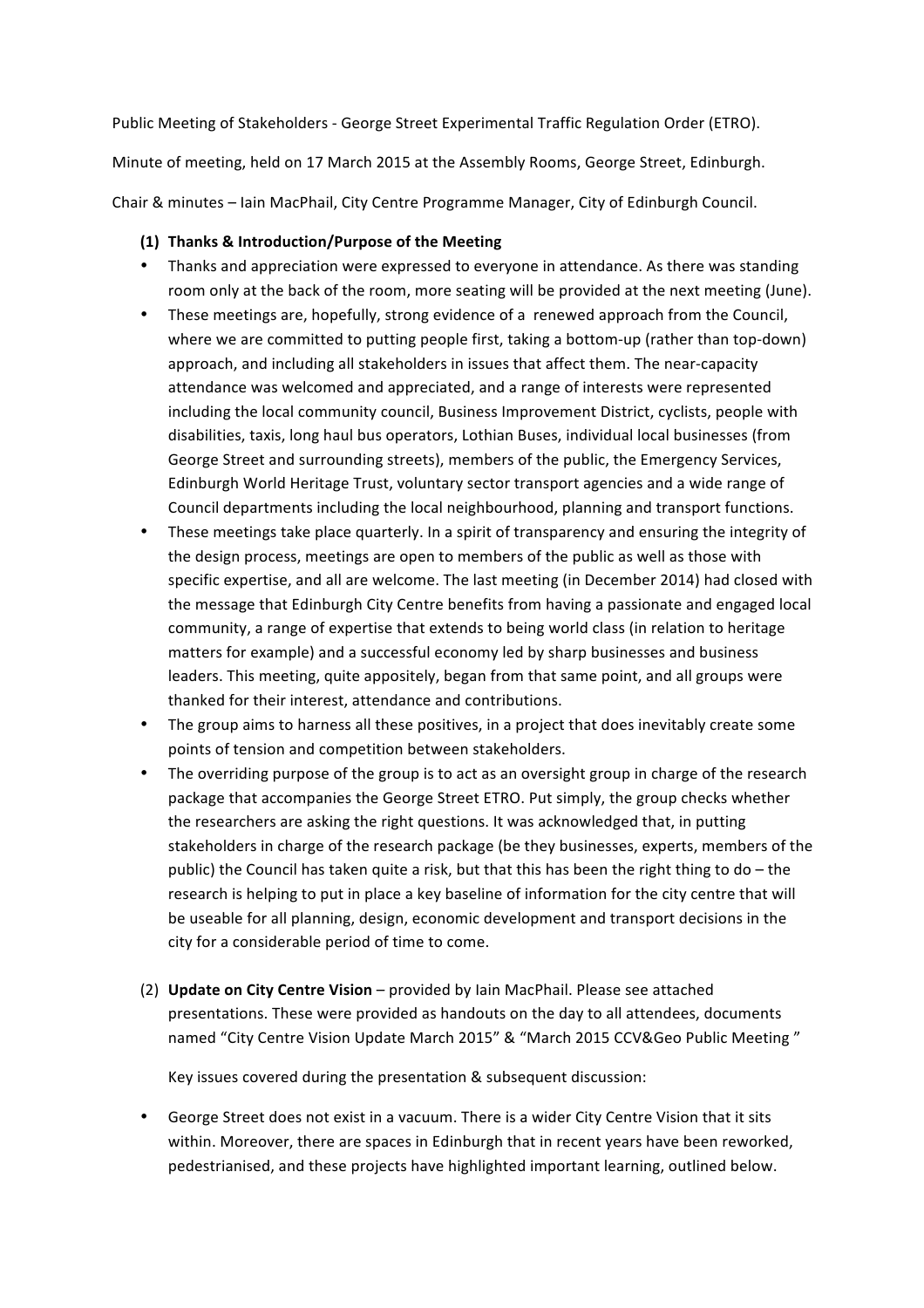#### City Centre Vision

Aligned with Council vision...for Edinburgh to have a thriving, successful & sustainable city centre,

### Around strategic themes of

Improving the quality of life, Ensuring economic vitality, Building excellent places

Delivered through projects on the Development, Management & Promotion of the city centre

Approach in the past - Top Down, plan-led, map-based, concentrated on transport & public realm

Coming into post I've asked 2 Questions – as a Vision, was it deliverable, was it effective?

Result  $(1)$  – stakeholders rejected much of the plan, and sent everyone back to drawing board. Different approach required. Utilising trials and gathering a robust baseline of data on movement & function for different spaces & widespread stakeholder engagement in the Vision-creating process

Result  $(2)$  – what do Castle Street & St Andrew Square Gardens reveal to us about the effectiveness of the approach to date?

In summary, transport changes (ie pedestrianisation) & public realm projects, even of excellent quality, do not create an effective sense of place on their own. (*movement, place, heritage, function*)

In public perception the balance of use/function/movement/place/heritage has not been successfully achieved. One space suffers from over-use (a victim of its success), the other from under-use.

Over the past calendar year, talking to local communities, event holders, applicants and officials from 8 different departments, I've asked "so why has this happened / what's needed to create a successful place following a public realm project or transport change" the same answer kept coming back from all stakeholders...

There is a missing piece of the jigsaw  $\&$  it is of a fundamental, structural nature.

There is no clear strategic statement of what function each space in the city centre should have. A public spaces manifesto is required, so that the spaces created (or changed) by public realm projects and/or transportation changes can then become successful places, that The Vision can be effective.

Any Vision created now (in advance of addressing these issues) runs a significant risk of recreating the "Castle Street Scenario" or the "St Andrew Square Scenario" across the city centre.

Example – Castle St: no clear way of determining two competing applications, nowhere is it set out what the preferred use is, what would be considered an inappropriate function for that space

More fundamentally (and emblematic) for spaces in Edinburgh City Centre, Castle St ought to be more attractive to activity/events than St Andrew Square Gardens: it's cheaper, pedestrianised, socketed, geared for events, has "that" view. Why is it not being used in the manner envisaged?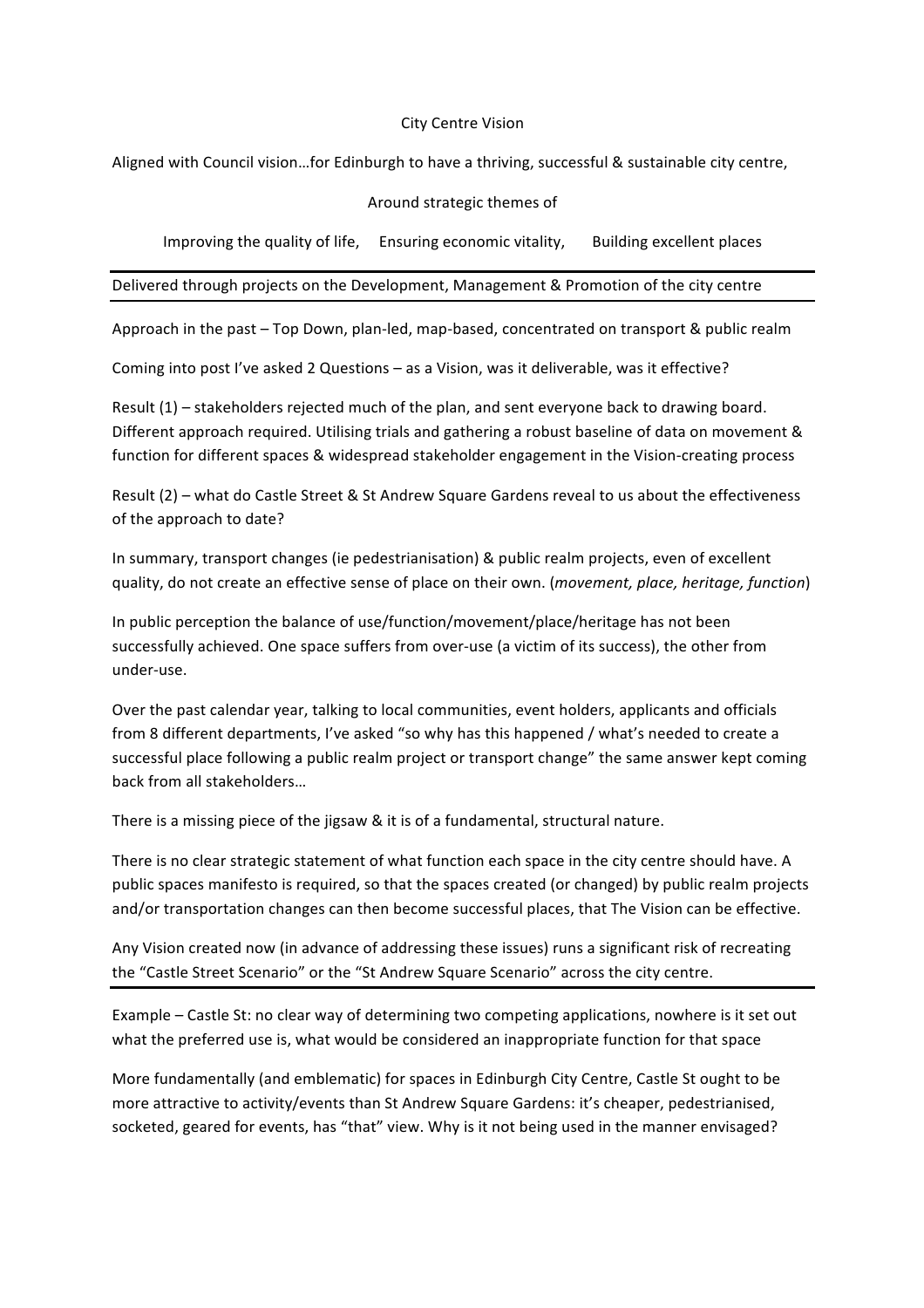- Not to do with economics or logistics, it's to do with the array of different stakeholders and the complex array of needs and considerations to be found in and around the space. Castle Street is emblematic precisely because, like all streets in Edinburgh city centre, it has residents, as well as offices, retailers, hospitality, restaurants, bars, street traders.
- Current arrangements provide no-one with certainty or clarity, and are perceived to offer no significant or meaningful stakeholder engagement.
- Result is that competing requirements of stakeholders means any event or activity proposed will gather opposition from at least one stakeholder group...so nothing is being staged there.
- Example if you want to put on a market or event, offices will understandably say "great" idea, put it on at weekends though as we have meetings during the working week". Some traders will say "great idea, but I've got good footfall at weekends, I think Monday to Friday would work best for this event". Residents understandably want an evening time limit to prevent noise disturbance at nights, hospitality operators may have different views from all of the above. In summary, every type of event on any given date/time will provide an inconvenience for some stakeholders.
- People's greatest fear (from talking to a wide variety of groups this past year) is fear of a Precedent – in the absence of clear guidelines on what can happen when  $\&$  where (and what should not be allowed to take place) there is a fear that "if you allow it once it'll be back all the time". By putting in place a more prescriptive document that sets out what the appropriate uses (and what limitations on uses) might be, it gives clarity and certainty to all stakeholders, it allows people to work around any inconvenience with clarity and certainty (ie an office may be able to plan to avoid meetings on a Thursday afternoon if that's when an event takes place) but the key thing is it is planned, and known about, the impacts can be managed by all stakeholders, and there is no fear of the inconvenience (whatever it may be) recurring on a more frequent basis. It is better still if stakeholders have an input into the creation of the document.
- Castle Street is emblematic of a mixed-use city centre with an historic layout.
- What is needed is stakeholder involvement, clarity & certainty...remove fear of precedent & "nasty surprises"

#### How will this be addressed?

Report to Corporate Policy & Strategy Committee in May 2015

#### 2 recommendations

(1) trial arrangements for use/management of Castle Street (and potentially other areas too) and (2) undertaking a year-long consultation & research on use/function/management of spaces.

Outcomes from this process will inform longer term Vision (especially around movement & function)

The process and approach will engage stakeholders in the process & address concerns with Top-Down approach.

#### **Elsewhere in Edinburgh City Centre**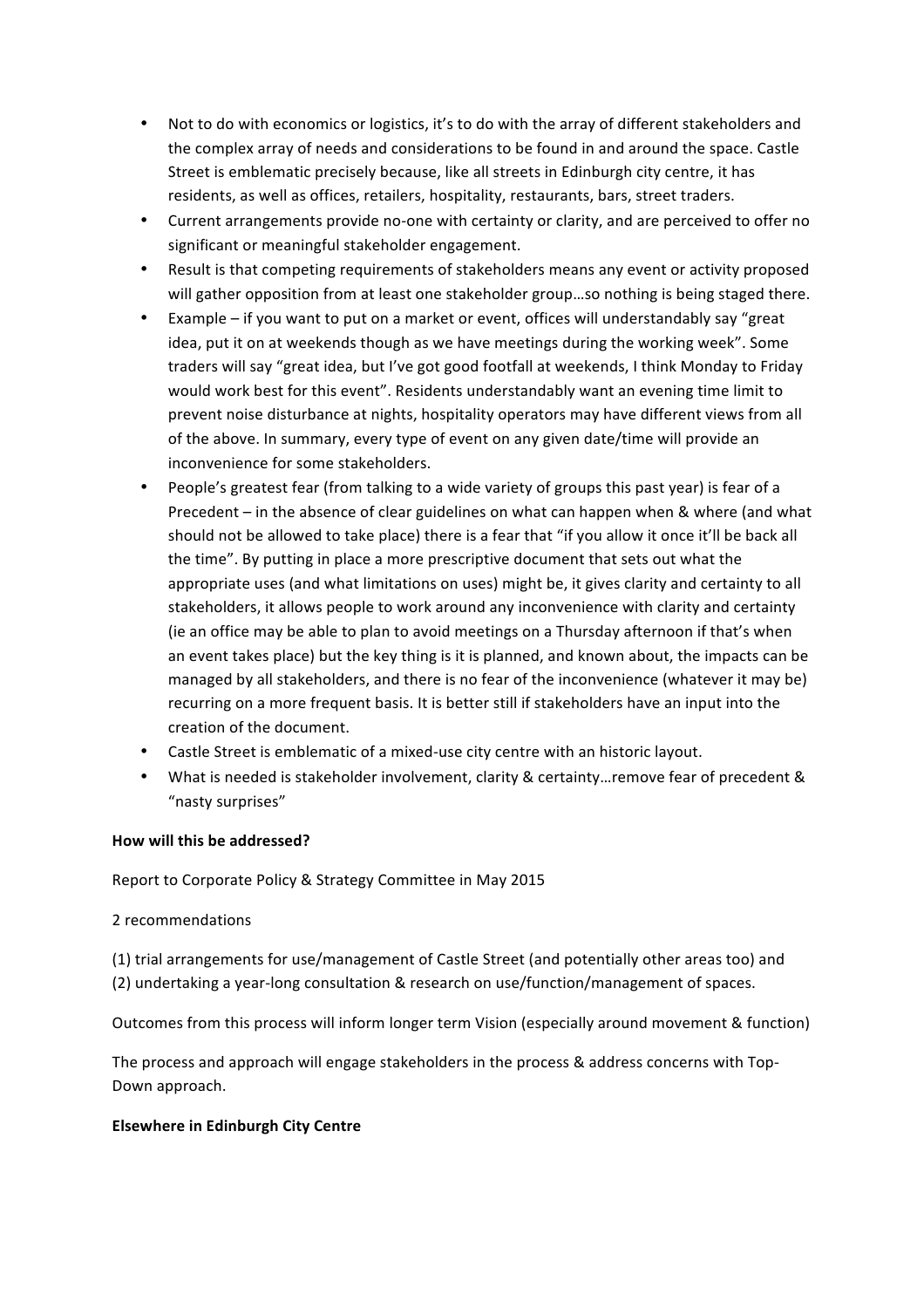If Castle Street & St Andrew Square gardens shine a light on some work that is required, a recent experience on the Lawnmarket has shone a light on the many positives that Edinburgh has to offer.

Last year the author Alexander McCall Smith and a number of others were critical of the Council over our perceived treatment of the Old Town, considering that we neglect the Old Town sometimes, and that we do not do enough to celebrate the built heritage and cultural heritage, and we don't do enough to promote Edinburgh's status as the world's inaugural UNESCO World City of Literature.

The Royal Mile team listened and considered these criticisms, and found a small sum of money (in relative terms) to put together a design competition and tender for the design, delivery and installation of two small urban gardens in the Lawnmarket. These were to have a literary theme, should signpost visitors (and locals) to nearby facilities like the libraries, Writer's Museum and Lady Stair's Close, as well as providing seating, planting and a pleasant environment in which people could enjoy (free of charge) the fabulous Medieval surroundings of the Old Town. Mr McCall Smith has become a real champion of this project, and the outcome of the tendering process tells a story.

Despite the small sum of money involved, there were 6 tenderers, and they were of exceptional quality, including some arguably world class entrants. The adjudication process included, to differing degrees, input from stakeholders like Edinburgh World Heritage Trust, Edinburgh World City of Literature, Mr McCall Smith and officials from Planning, Procurement and the City Centre.

The winning entry is from a company whose recent projects include Buckingham Palace gardens, the London 2012 Olympic Park and Village, and the award-winning rooftop gardens on the London HQ buildings of Coca Cola and Google. Their literary theme for Edinburgh's Lawnmarket is to have 2 gardens, of identical shape (one on each side of the Lawnmarket) but with radically different characters...a Dr Jekyll garden and a Mr Hyde garden. Dr Jekyll will be an orderly space, having a grown-up literary theme, featuring quotes, inscriptions and references to local authors (living and from the past), while the Mr Hyde garden will have a much different character, more planting, greater colour, and bear inscriptions and references to childrens' literature from Edinburgh authors through the ages.

It is a reminder that Edinburgh is very attractive to an international audience. People of calibre and stature want to be a part of our city and to help us celebrate the good things that we have. The installation ought to be in place for late summer 2015, and will be initially in place for a year, though if it is well-received this could be made permanent.

On a similar theme, at the West End, a balance of civic spaces has been identified, with the key space being the significant gateway space at Hope Street by Frasers. In this location, the Council has aspirations (working with National Galleries of Scotland, the West End Community Council, West End BID and other local stakeholders) to establish this space as one reserved for civic sculpture, rather than commercial uses. It is hoped to have the original Kelpies (the Kelpie Maquettes) in this space from late June until the end of the Festival as a starting point, working in partnership with all these key stakeholders and the curators at the impressive Helix Park in Falkirk. The themes of deciding on the appropriate use and management of city centre spaces (on the one hand) and celebrating the cultural heritage and built heritage of our city, closely involving stakeholders, are all key themes for the city centre vision.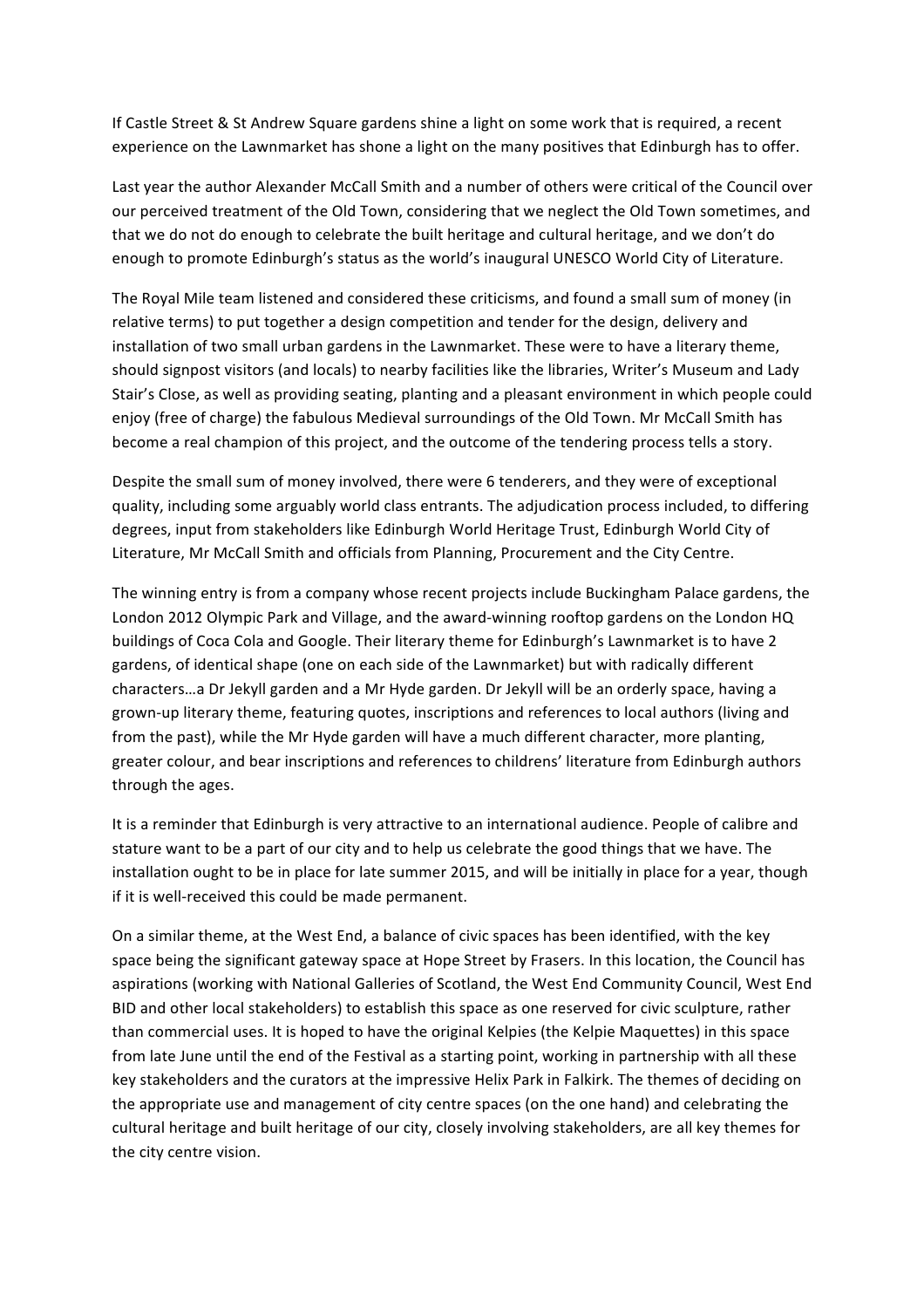(3) George Street research feedback - please see attached document "March 2015 Stakeholder Group Presentation - Research". Presented by Lorna Shaw of Research Resource.

The underlying trends seemed to still come through consistently.

- There is an increase in footfall on George Street year-on-year (not all streets in the city centre have recorded this increase or trend – source: Essential Trends, produced monthly)
- People visit George Street more frequently now 90% of respondents visit George Street at least as frequently or more frequently as they did before the trial.
- People linger longer on George Street typically around the 3 hour mark.
- Interestingly, there are fewer cars on city centre streets than 10 years ago but more people on street.
- The numbers who would oppose or strongly oppose the street having this pedestrian space in the long run amount to just 12% of the sample.

There was discussion on the key themes, noting that there is a dip in sentiment towards the outdoor space recorded during interviews in this quarter.

This could quite feasibly be a seasonal factor (outdoor dining is not prevalent in the winter months). The results of the Spring quarter (March, April, May) due at the next meeting in June will be crucial in determining if winter does represent a seasonal low point in the year when it comes to perception of how to use the outdoor space.

A reasonable conclusion from this quarter's results is that dining and hospitality is not sufficient on its own to bring vitality to a civic space in Edinburgh during the winter and that a wider range of uses/events/animation (for example farmers market, six nations, mothers day, valentines day themes, curling rink etc) could all be better uses of a prominent civic space during the winter months.

It was highlighted in the meeting that 6% of all respondents have reported having a disability (this is on the presentation slides attached). This group's feedback has been consistent with the overall feedback, so was not extracted and presented in isolation during this meeting. Attendees expressed that they would like to see information provided by disabled respondents given greater prominence, and this will be acted upon.

The group were supportive of expanding the research project remit to include a bus passenger survey and a survey of businesses.

#### **"You Said, We Did…"**

The previous meeting of this group has expressed their opposition to the decking and marquees on the street, and for 2 sound principled reasons it has been reported to businesses that the decking and marquees are not considered to be an appropriate long term solution (this was reported in the press on 31.12.2014). The two points of principle were that on the occasion of a civic event like Light Night the decking and marquees could not be moved. There was a record 30,000 attendance, and it highlighted that these structures had not been able to be removed and had not facilitated the key principle of civic use of civic space in an unhindered manner upon request by the Council. Concerns had been expressed by Public Safety and Police Scotland. The project's conclusion – which has been publicly reported – was that any on street facilities to enliven the space should be temporary and